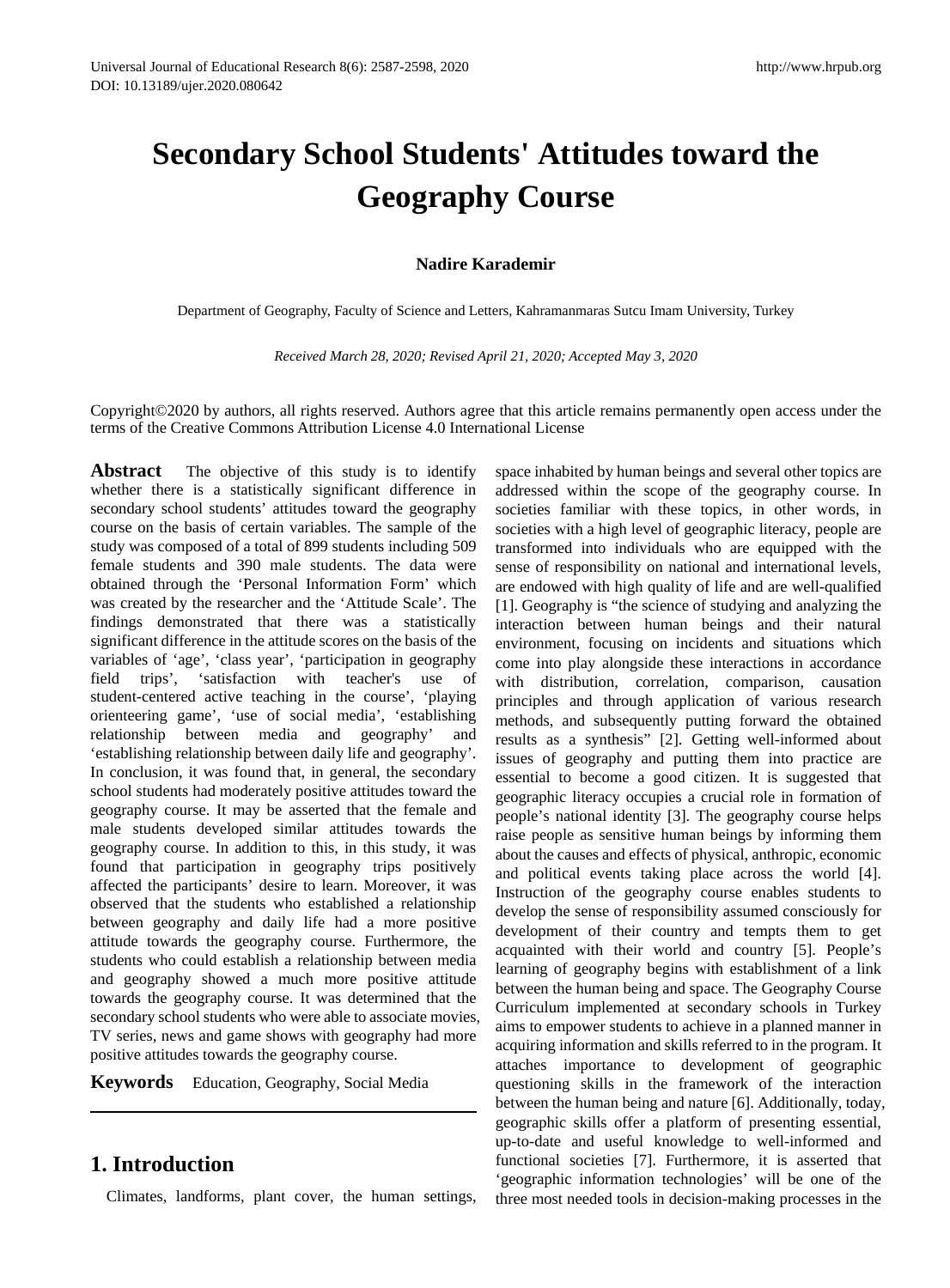## $21<sup>st</sup>$  century [8].

In Turkey, instruction of geography starts in the pre-school period and continues until university. It is pretty imperative work. However, the criticism that is neglected in Turkey is worth consideration [9]. In view of the fact that geography may provide students with highly crucial achievements, students should be urged to adopt a more positive approach toward this course. It is essential that geography is not simply perceived as a course but is configured in a way to be mixed with life. Thus, the sustainability and continuity in relation to instruction of the geography course will be assured. Countries interested in being developed almost in all areas, particularly the societal, economic and environmental areas, should benefit from the science of geography. Education assumes the most important task, that is, empowering human beings to be successful in their lives. Education will help human beings adapt to the changing conditions and the society in which they live. For assuring that education reaches its targets and makes contributions to human life, people's attitudes towards education and instruction are characterized as some of the most essential variables. In this respect, identifying students' attitudes towards the geography course and shaping their negative attitudes in the positive direction are of utmost importance.

Attitude may be described as 'inclinations which cannot be observed but assumed to be giving rise to certain behaviors which can be observed' [10], 'pattern of behavior which the individual is expected to manifest as a response to any stimulant such as a situation, incident, object and phenomenon' [11] and 'a tendency which is expressed in relation to an object, is exhibited to a certain extent and manifests itself positively or negatively' [12]. Attitude is an inclination which organizes an individual's feelings, thoughts and behaviors in relation to objects, ideas, institutions, incidents and other human beings. It appertains to the individual and assures that the individual is consistent in their feelings, thoughts and behaviors [13]. Hence, it is of paramount importance to the fields of education and instruction. Attitudes have three aspects, namely, cognitive, emotional and behavioral aspects. Their cognitive aspect pertains to thoughts and beliefs in relation to an object or situation. It is the state of being cognizant and of cognition. The emotional aspect is the state of feeling annoyed or pleased in reaction to a situation. It is the case that the human being evaluates an individual or object. The third aspect is effort, and it is the inclination to take action to behave [12, 14]. The attitude assumed at the beginning of a mission affects the result of this mission more than all other factors do [15]. Transforming attitudes in the positive or negative direction may be achieved through education.

Attitude towards the geography course may be described as the positive or negative emotion felt by the individual toward the geography course. For the geography course to reach the goals targeted for students, students' attitudes towards this course need to be positive. Prior to secondary education, students are introduced to topics of geography

through different disciplines (courses of Social Studies, Life Sciences, Science and Technology) at the first and second stages of primary education. Whether students' attitudes are positive or negative pertains to whether they are interested in the geography course or not. In order to tempt students to like the course and be interested in it, important duties are imposed on the geography teacher. It may be deduced that, if the student is active and interested in the geography course, then they have a positive attitude towards the geography course. If, however, the student who is not enthusiastic about the course, fails to fulfill homework assignments or is incapable of participating in the course actively, then they have a negative attitude towards the geography course.

One of the most crucial factors determining the effectiveness and efficiency of the geography course in secondary education is the positive or negative attitude developed by students towards the geography course. These attitudes make up one of the crucial issues influencing students' interest in geography, eagerness and leaning toward the course and achievements in the course. The attitude developed by students towards stimulants such as the course, the teacher and the school in the process of education and instruction has an effect on the students' academic achievements. Students who have positive attitudes toward the school or the course are more successful than students who have negative attitudes [16].

The objective of this study is to find out whether there is a statistically significant difference in secondary school students' mean scores of attitude toward the geography course on the basis of certain variables. Moreover, it is thought that the findings will allow instructors to understand students' attitudes towards the geography course and enhance the usefulness of geography instruction in daily life. Thus, problems coming into play in the geography instruction process will be identified, and solutions will be proposed.

# **2. Materials and Methods**

The quantitative research method of descriptive-survey was used in this study, which was conducted with secondary school students. Events, objects, essences and groups are aimed to be described and explained with the descriptive-survey method [17].

## **2.1. Sample**

The sample of the study included a total of 899 students who agreed to participate in the study on a voluntary basis and were enrolled in the 9<sup>th</sup>, 10<sup>th</sup>, 11<sup>th</sup> and 12<sup>th</sup> grades of secondary schools in the province of Kahramanmaraş in Turkey in the academic year of 2018-2019. Among the 899 participants, 509 were female, and 390 were male. In the sample selection process, attention was paid to collection of data from different types of secondary schools (Anatolian High School, Science High School, Social Science High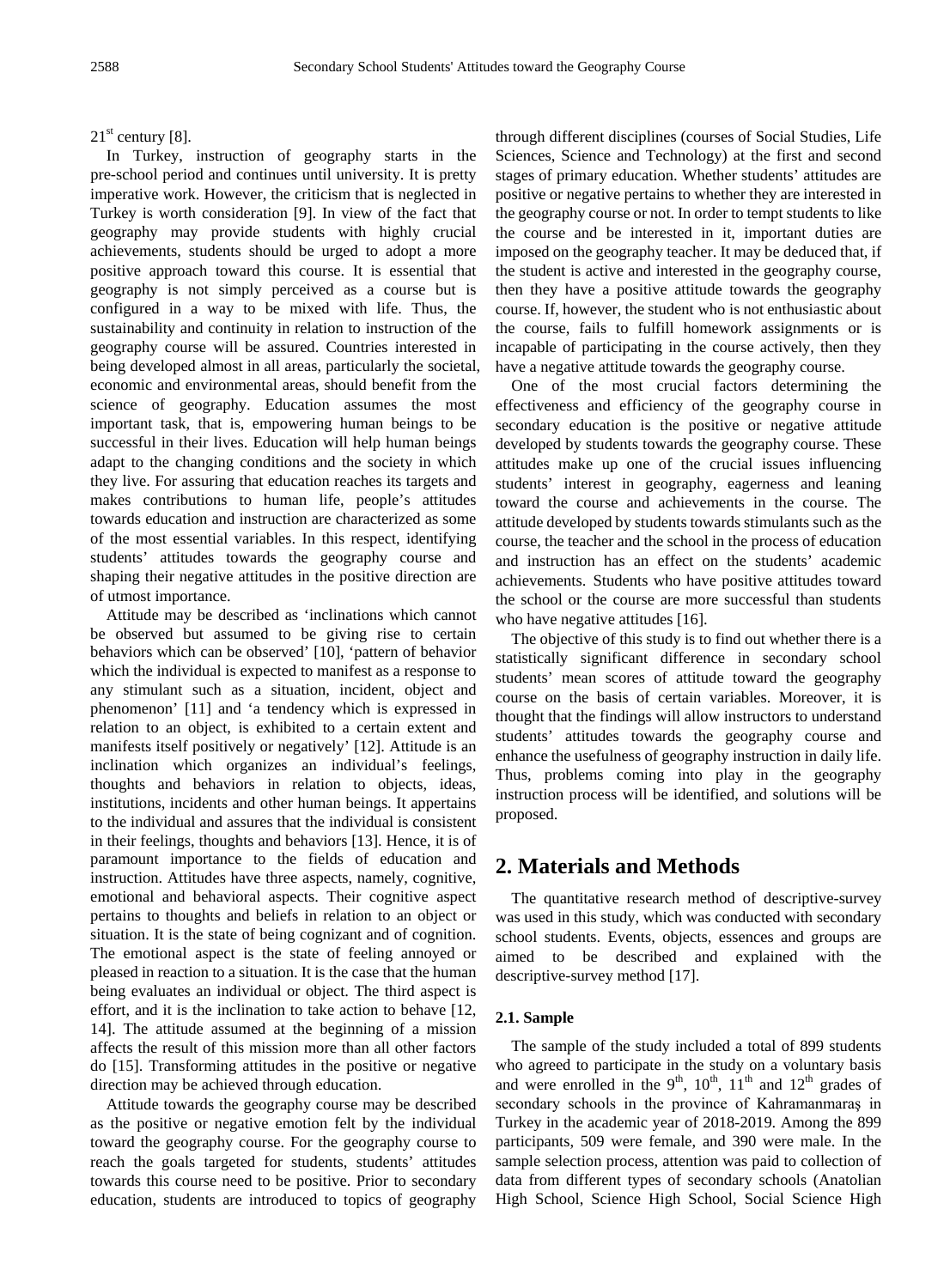School, Health Vocational High School, Vocational High School, Imam Hatip (Islamic Vocational) High School and so on).

#### **2.2. Data Collection**

In the study, a questionnaire form was used as the data collection tool. This questionnaire consisted of two parts. There was a personal information form in the first part. In the second part, there was the Attitude Scale. The 'Personal Information Form' was created by the researcher, and the 'Attitude Scale' was created by Demir and Koç [18] who developed the scale for the purpose of evaluating attitudes towards the geography course and performed the validity and reliability study for the scale. 'The Scale of Attitude toward the Geography Course' is composed of two sub-scales including 15 items in total, that is, the 'affection and liking' sub-scale (9 items) and the 'willingness to learn' sub-scale (6 items). It is a 5-point Likert-type scale scored as  $1 - I$ absolutely disagree', '2 – I disagree', '3 – Neutral', '4 – I agree' and '5 – I absolutely agree'.

#### **2.3. Data Analysis**

The data obtained through the scale were normally

distributed. Thus, parametric tests were applied. In the analysis of the secondary school students' attitudes towards the geography course, 't-test' and 'One-Way ANOVA' were utilized. 'Scheffe Test' and 'LSD Test' were used in order to find out between which groups there were statistically significant differences in the context of bilateral comparisons which were carried out after the analysis of variance. The Cronbach's Alpha coefficients were found as 0.912 and 0.888 respectively for the 'affection and liking' sub-scale and the 'willingness to learn' sub-scale. The level of statistical significance was set as  $5\%$  (p<0.05).

## **3. Findings**

The data obtained from the sample were analyzed through proper test methods and are presented in the following tables.

As seen in Table 1, on the basis of the 'gender' variable, it was ascertained that, between the male and female participants of the sample, there was no statistically significant difference in the mean scores obtained from the 'affection and liking' and 'willingness to learn' sub-scales of the Attitude Scale.

**Table 1.** Statistics for the analysis of the sample on the basis of the 'gender' variable

| Gender | N   | Mean  | <b>SD</b> | P              |  |
|--------|-----|-------|-----------|----------------|--|
| Male   | 390 | 34.87 | 7.19      |                |  |
| Female | 509 | 34.18 | 6.75      | 0.144          |  |
| Male   | 390 | 19.90 | 6.25      |                |  |
| Female | 509 | 19.75 | 5.65      | 0.707          |  |
|        |     |       |           | 1.461<br>0.377 |  |

**Table 2.** Statistics for the analysis of the sample on the basis of the 'age' variable

| Sub-scale            | Age | N   | Mean  | SD   | ${\bf F}$ | $\mathbf{P}$ | Post Hoc (Scheffe) |
|----------------------|-----|-----|-------|------|-----------|--------------|--------------------|
|                      | 13  | 7   | 32.14 | 5.79 |           |              |                    |
| Affection and Liking | 14  | 144 | 36.01 | 6.72 |           |              | $14-15$ ; $14-16$  |
|                      | 15  | 303 | 34.00 | 7.17 |           | $0.003*$     |                    |
|                      | 16  | 234 | 33.50 | 6.99 | $3.618*$  |              |                    |
|                      | 17  | 134 | 34.89 | 6.61 |           |              |                    |
|                      | 18  | 77  | 35.96 | 6.41 |           |              |                    |
|                      | 13  | 7   | 19.43 | 2.23 |           |              |                    |
|                      | 14  | 144 | 20.93 | 6.03 |           |              |                    |
|                      | 15  | 303 | 19.24 | 5.90 |           | $0.003*$     |                    |
| Willingness to Learn | 16  | 234 | 19.28 | 6.19 | $3.662*$  |              | $15-18$ ; 16-18    |
|                      | 17  | 134 | 19.77 | 5.87 |           |              |                    |
|                      | 18  | 77  | 21.74 | 4.58 |           |              |                    |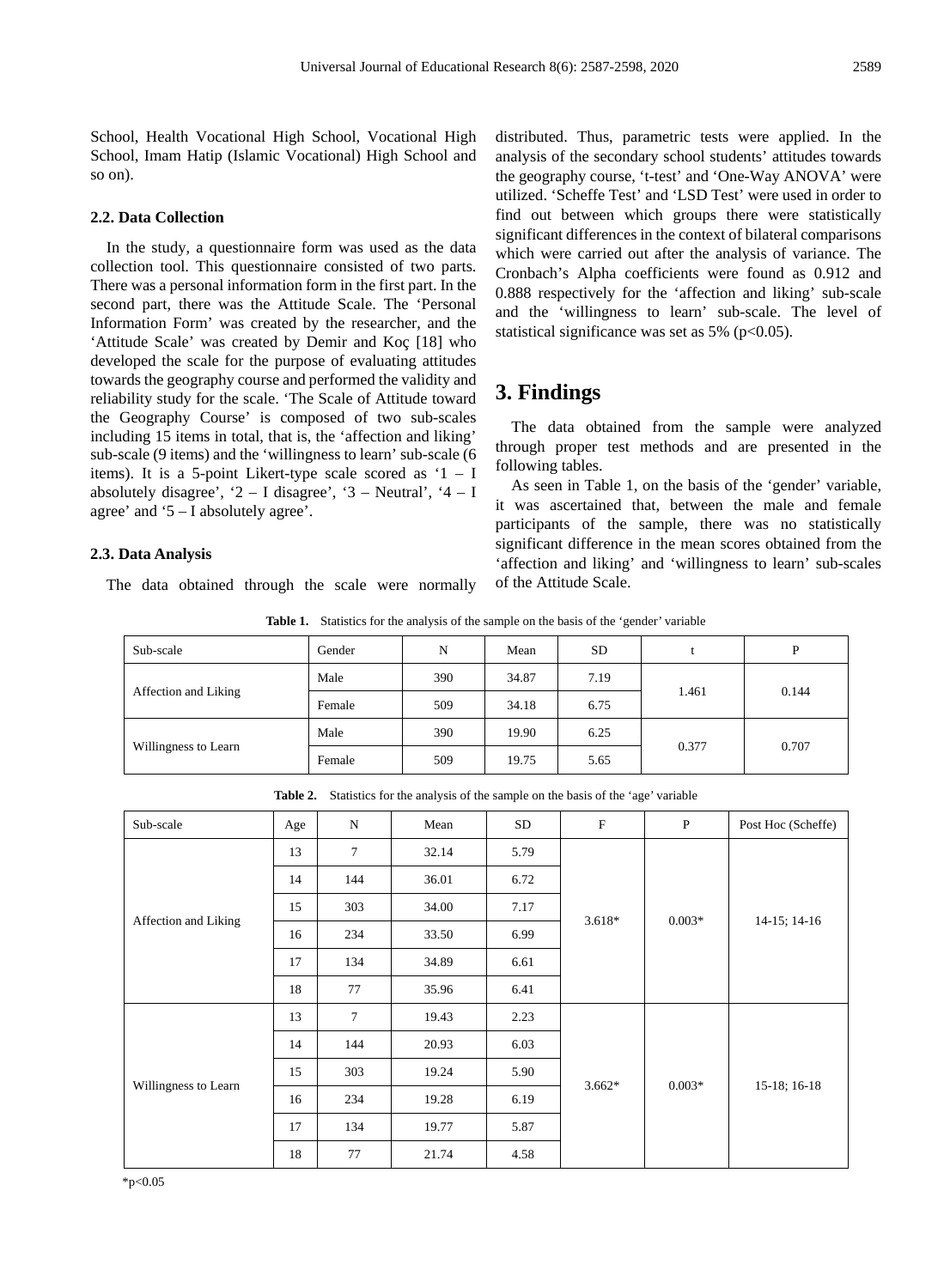As seen in Table 2, on the basis of the 'age' variable, it was found that, between the age categories of the sample, there was a statistically significant difference in the mean scores obtained from the 'affection and liking' and 'willingness to learn' sub-scales of the Attitude Scale. With the ANOVA and Scheffe tests, it was discerned that the students aged 14 years had more positive attitudes towards the geography course than those aged 15 and 16 years in terms of the 'affection and liking' sub-scale, while the students aged 18 years had more positive attitudes towards the geography course than those aged 15 and 16 years in terms of the 'willingness to learn' sub-scale.

As seen in Table 3, on the basis of the 'class year' variable, it was discerned that, between the class years of the sample, there was a statistically significant difference in mean scores obtained from the 'affection and liking' and 'willingness to learn' sub-scales of the Attitude Scale. With the ANOVA and Scheffe tests, it was found that the  $9<sup>th</sup>$  and  $12<sup>th</sup>$  grade students had more positive attitudes towards the geography course than the  $10<sup>th</sup>$  grade students in terms of the 'affection and liking' sub-scale, while, in terms of 'willingness to learn'

sub-scale, the  $10<sup>th</sup>$  grade students had more positive attitudes towards the geography course than the  $9<sup>th</sup>$  and  $12<sup>th</sup>$  grade students. Likewise, the  $11<sup>th</sup>$  grade students had more positive attitudes toward geography course than the  $9<sup>th</sup>$  grade students.

As seen in Table 4, on the basis of the 'school type' variable, it was discerned that, between the school types of the sample, there was a statistically significant difference in mean scores obtained from the 'affection and liking' and 'willingness to learn' sub-scales of the Attitude Scale. As a result of the ANOVA and Scheffe tests, it was ascertained that the Anatolian High School, Imam Hatip High School, Health Vocational High School and Social Science High School students had more positive attitudes towards the geography course than the Science High School students in terms of the 'affection and liking' sub-scale, while the Social Science High School students had more positive attitudes towards the geography course than the Anatolian High School, Science High School, Imam Hatip High School and Health Vocational High School students in terms of the 'willingness to learn' sub-scale.

| Sub-scale            | Class Year | N   | Mean  | <b>SD</b> | $\mathbf F$ | p        | Post Hoc<br>(Scheffe)            |  |
|----------------------|------------|-----|-------|-----------|-------------|----------|----------------------------------|--|
| Affection and Liking | 9          | 248 | 36.06 | 6.92      |             |          |                                  |  |
|                      | 10         | 358 | 33.08 | 7.09      |             | $0.000*$ | $9-10,12-10$                     |  |
|                      | 11         | 197 | 34.62 | 6.55      | 9.789       |          |                                  |  |
|                      | 12         | 96  | 35.28 | 6.28      |             |          |                                  |  |
| Willingness to Learn | 9          | 248 | 5.71  | 5.71      |             |          | 9-10,9-11,10-12,1<br>$1-9,12-10$ |  |
|                      | 10         | 358 | 6.02  | 6.02      |             |          |                                  |  |
|                      | 11         | 197 | 6.05  | 6.05      | 10.873      | $0.000*$ |                                  |  |
|                      | 12         | 96  | 4.76  | 4.76      |             |          |                                  |  |

**Table 3.** Statistics for the analysis of the sample on the basis of the 'class year' variable

\*p<0.05

**Table 4.** Statistics for the analysis of the sample on the basis of the 'school type' variable

| Sub-scale            | School Type                          | N   | Mean  | <b>SD</b> | $\mathbf{F}$ | p        | Post Hoc (Scheffe)                     |  |
|----------------------|--------------------------------------|-----|-------|-----------|--------------|----------|----------------------------------------|--|
| Affection and Liking | Anatolian High School                | 464 | 34.16 | 6.93      |              |          |                                        |  |
|                      | Science High School                  | 121 | 31.95 | 7.34      |              |          | $F-A.F-Sa.F-I.F-S$<br>So-F.I-F.Sa-AS-F |  |
|                      | <b>Health Vocational High School</b> | 73  | 35.21 | 6.60      | 8.068        | $0.000*$ |                                        |  |
|                      | Imam Hatip High School               | 114 | 36.11 | 5.37      |              |          |                                        |  |
|                      | Social Science High School           | 127 | 36.14 | 7.28      |              |          |                                        |  |
|                      | Anatolian High School                | 464 | 19.17 | 6.05      |              |          |                                        |  |
|                      | Science High School                  | 121 | 17.75 | 5.80      |              |          | $A-S, A-I, A-S,$<br>$F-S.F-I.F-S$      |  |
| Willingness to Learn | <b>Health Vocational High School</b> | 73  | 21.35 | 5.83      | 12.457       | $0.000*$ | $S-A.S-F$                              |  |
|                      | Imam Hatip High School               | 114 | 21.57 | 4.87      |              |          | $I-A,I-F$<br>$S-A.S-F$                 |  |
|                      | Social Science High School           | 127 | 21.65 | 5.36      |              |          |                                        |  |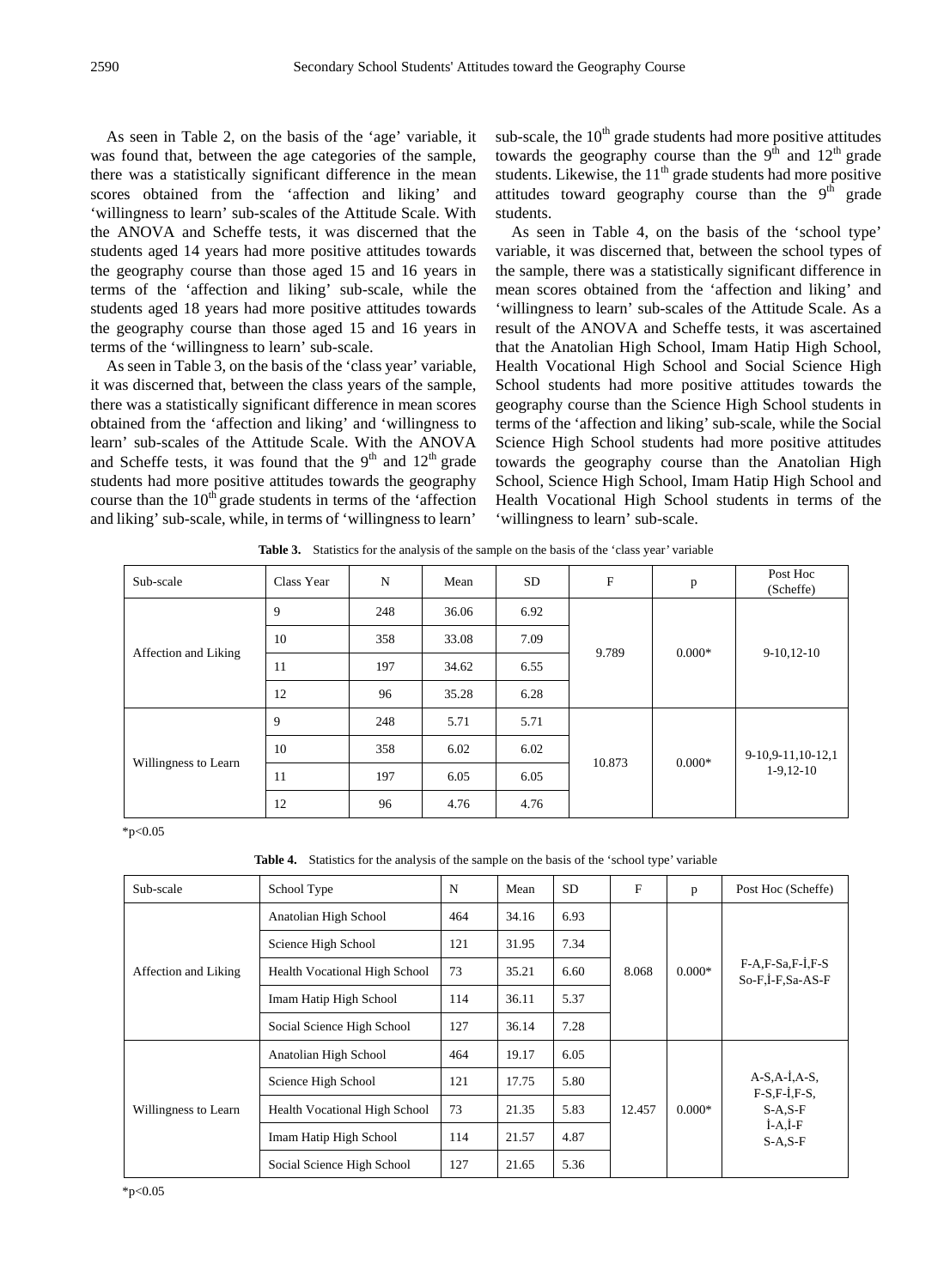As seen in Table 5, on the basis of the 'participation in geography field trips' variable, it was ascertained that, between the participation frequencies of the sample, there was a statistically significant difference in the mean scores obtained from the 'willingness to learn' sub-scale of the Attitude Scale, whereas there was no statistically significant difference in the mean scores obtained from the 'affection and liking' sub-scale of the Attitude Scale. Following the ANOVA and Scheffe tests, it was found that the students participating in field trips six times or more had more positive attitudes towards the geography course than the students never participating in field trips and those that participated once or twice and 3-5 times in terms of the 'affection and liking' sub-scale. It was observed that, as the frequency of participation in trips, observations and field works went up during the geography course, the participants' attitudes towards the geography course became more positive.

As seen in Table 6, on the basis of the 'family's attitude to you variable, it was discerned that, between the attitude types of the parents of the sample, there was a statistically significant difference in the mean scores obtained from the 'affection and liking' and 'willingness to learn' sub-scales of the Attitude Scale. As a consequence of the ANOVA and Scheffe tests, it was ascertained that the students with democratic parents had more positive attitudes towards the geography course than the students with authoritarian

parents in terms of the 'affection and liking' sub-scale, while the students, again, with democratic parents had more positive attitudes towards the geography course than the students with protectionist parents in terms of the 'willingness to learn' sub-scale.

As seen in Table 7, on the basis of the 'establishing relationship between geography and daily life' variable, it was found that, between the relationship statuses of the sample, there was a statistically significant difference in the mean scores obtained from the 'affection and liking' and 'willingness to learn' sub-scales of the Attitude Scale. As a result of the ANOVA and Scheffe tests, it was observed that the students who established relationships between geography and daily life had more positive attitudes towards the geography course than the students who failed to establish or those who sometimes established relationships between geography and daily life in terms of both the 'affection and liking' and 'willingness to learn' sub-scales. Moreover, it was discerned that the students who sometimes established relationships between geography and daily life had more positive attitudes towards the geography course than the students who failed to establish such relationships. It was ascertained that the students who were capable of establishing a relationship between geography and daily life had more positive attitudes towards the geography course than the other students.

| Sub-scale            | Geography Field trip | Number | Mean  | <b>SD</b> | F     | p        | Post Hoc (Scheffe) |  |
|----------------------|----------------------|--------|-------|-----------|-------|----------|--------------------|--|
|                      | Never participated   | 768    | 34.37 | 7.04      |       |          |                    |  |
| Affection and Liking | Once or twice        | 102    | 35.29 | 6.02      |       |          |                    |  |
|                      | 3-5 times            | 19     | 33.84 | 7.34      | 0.611 | 0.608    |                    |  |
|                      | 6 times and more     | 10     | 35.20 | 7.96      |       |          |                    |  |
|                      | Total                | 899    | 34.47 | 6.94      |       |          |                    |  |
|                      | Never participated   | 768    | 19.59 | 5.91      |       |          |                    |  |
|                      | Once or twice        | 102    | 20.93 | 5.69      |       |          |                    |  |
| Willingness to Learn | 3-5 times            | 19     | 21.36 | 6.33      | 2.757 | $0.041*$ | $6 +$ >Never       |  |
|                      | 6 times and more     | 10     | 22.60 | 6.29      |       |          |                    |  |
|                      | Total                | 899    | 19.81 | 5.91      |       |          |                    |  |

**Table 5.** Statistics for the analysis of the sample on the basis of the 'participation in geography field trips' variable

 $*p<0.05$ 

| <b>Table 6.</b> Statistics for the analysis of the sample on the basis of the 'family's attitude to you' variable |  |
|-------------------------------------------------------------------------------------------------------------------|--|
|-------------------------------------------------------------------------------------------------------------------|--|

| Sub-scale            | family's attitude to you | N   | Mean  | <b>SD</b> | F     | p        | Post<br>(LSD) | Hoc |
|----------------------|--------------------------|-----|-------|-----------|-------|----------|---------------|-----|
| Affection and Liking | Democratic               | 257 | 35.39 | 6.96      |       |          |               |     |
|                      | Protectionist            | 515 | 34.38 | 6.60      |       | $0.005*$ |               |     |
|                      | Authoritarian            | 127 | 32.99 | 7.97      | 5.243 |          | $D-B$ ,       |     |
|                      | Total                    | 899 | 34.47 | 6.94      |       |          |               |     |
|                      | Democratic               | 257 | 20.63 | 6.08      |       |          |               |     |
| Willingness to Learn | Protectionist            | 515 | 19.52 | 5.61      |       | $0.030*$ |               |     |
|                      | Authoritarian            | 127 | 19.33 | 6.62      | 3.505 |          | $K-D$         |     |
|                      | Total                    | 899 | 19.81 | 5.91      |       |          |               |     |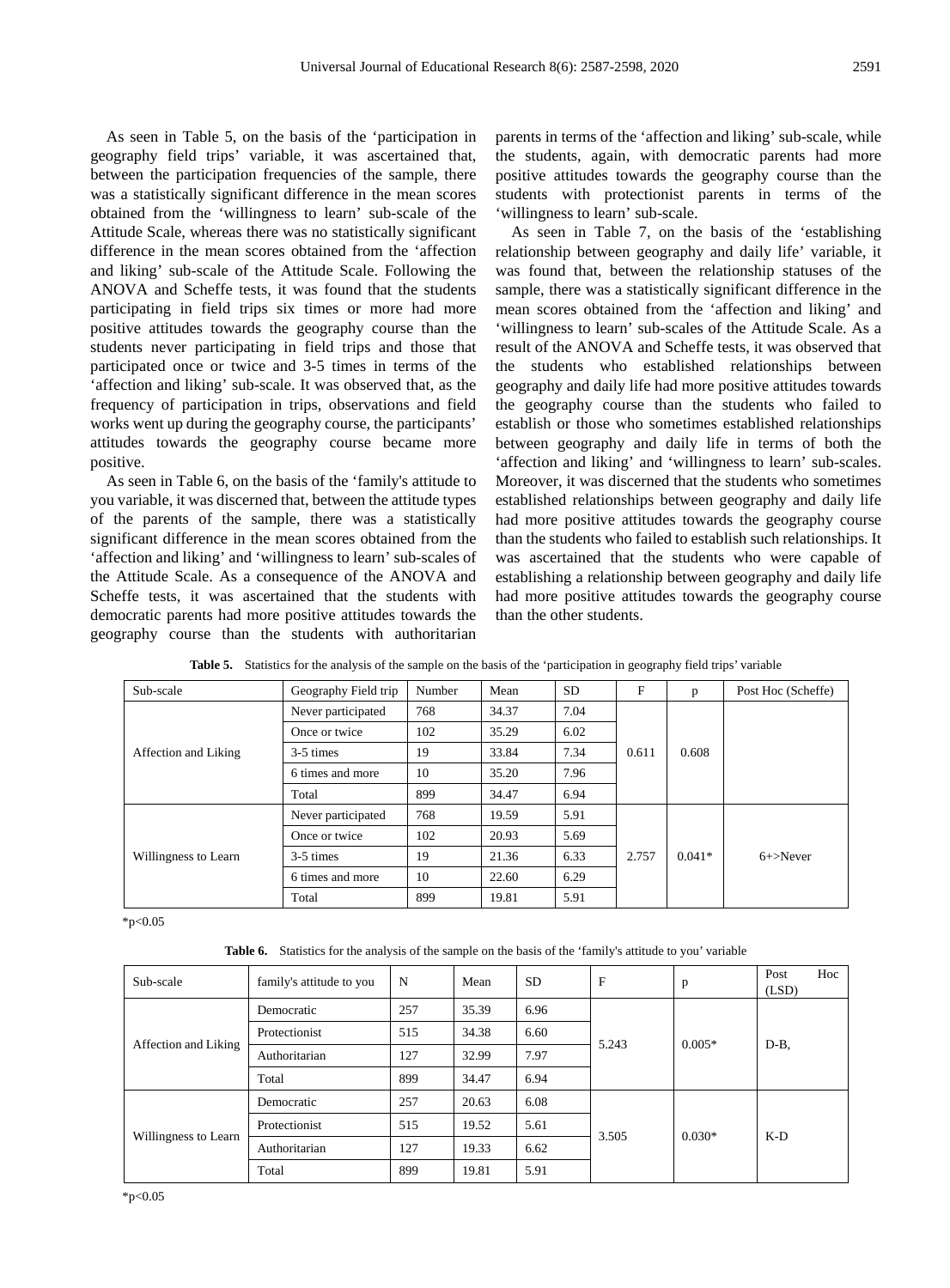Table 7. Statistics for the analysis of the sample on the basis of the 'establishing relationship between geography and daily life' variable

| Sub-scale            | Relationship with daily<br>life | N   | Mean  | <b>SD</b> | $\mathbf{F}$ | p        | Post Hoc (LSD) |
|----------------------|---------------------------------|-----|-------|-----------|--------------|----------|----------------|
| Affection and Liking | Yes                             | 526 | 36.07 | 6.40      |              |          | E-H,E-K,H-K    |
|                      | N <sub>0</sub>                  | 87  | 28.08 | 8.22      | 60.625       | $0.000*$ |                |
|                      | Sometimes                       | 286 | 33.50 | 6.16      |              |          |                |
|                      | Total                           | 899 | 34.47 | 6.94      |              |          |                |
|                      | Yes                             | 526 | 21.14 | 5.70      |              | $0.000*$ | E-H,E-K,H-K    |
| Willingness to Learn | N <sub>0</sub>                  | 87  | 15.39 | 6.52      |              |          |                |
|                      | Sometimes                       | 286 | 18.72 | 5.21      | 46.614       |          |                |
|                      | Total                           | 899 | 19.81 | 5.91      |              |          |                |

 $*p<0.05$ 

**Table 8.** Statistics for the analysis of the sample on the basis of the 'use of social media' variable

| Sub-scale            | Internet use (social media) | N   | Mean  | <b>SD</b> | F     | p        | Post Hoc (Scheffe) |
|----------------------|-----------------------------|-----|-------|-----------|-------|----------|--------------------|
|                      | Unable to use               | 53  | 35.05 | 6.48      |       |          | Min-Max            |
|                      | Using infrequently          | 180 | 35.71 | 6.70      | 3.070 | $0.027*$ |                    |
| Affection and Liking | Using at normal frequency   | 310 | 34.40 | 6.82      |       |          |                    |
|                      | Using frequently            | 356 | 33.83 | 7.17      |       |          |                    |
|                      | Unable to use               | 53  | 20.67 | 5.89      |       |          | Min-Max            |
|                      | Using infrequently          | 180 | 20.82 | 5.75      |       |          |                    |
| Willingness to Learn | Using at normal frequency   | 310 | 19.70 | 5.70      | 3.171 | $0.024*$ |                    |
|                      | Using frequently            | 356 | 19.27 | 6.13      |       |          |                    |

 $*p<0.05$ 

Table 9. Statistics for the analysis of the sample on the basis of the 'establishing relationship between media and geography' variable

| Sub-scale            | Relationship with media | N   | Mean  | <b>SD</b> | F      | p        | Post Hoc (LSD) |  |
|----------------------|-------------------------|-----|-------|-----------|--------|----------|----------------|--|
| Affection and Liking | Yes                     | 314 | 34.92 | 7.01      |        |          |                |  |
|                      | N <sub>0</sub>          | 149 | 32.00 | 7.82      |        | $0.000*$ | E-H, H-K       |  |
|                      | Sometimes               | 436 | 35.00 | 6.39      | 11.588 |          |                |  |
|                      | Total                   | 899 | 34.47 | 6.94      |        |          |                |  |
|                      | Yes                     | 314 | 20.85 | 6.11      |        |          | E-H, E-K, H-K  |  |
|                      | N <sub>0</sub>          | 149 | 18.00 | 6.46      |        |          |                |  |
| Willingness to Learn | Sometimes               | 436 | 19.68 | 5.41      | 12.180 | $0.000*$ |                |  |
|                      | Total                   | 899 | 19.81 | 5.91      |        |          |                |  |

 $*p<0.05$ 

As seen in Table 8, on the basis of the 'use of social media' variable, it was ascertained that, between the frequencies of social media use of the sample, there was a statistically significant difference in the mean scores obtained from the 'affection & liking' and 'willingness to learn' sub-scales of the Attitude Scale. Along with the ANOVA and Scheffe tests, it was discerned that the students who infrequently used social media had more positive attitudes towards the geography course than the students who used social media more frequently in terms of both the 'affection and liking' and 'willingness to learn' sub-scales.

As seen in Table 9, on the basis of the 'establishing relationship between media and geography' variable, it was found that, between the relationship statuses of the sample, there was a statistically significant difference in the mean scores obtained from the 'affection & liking' and

'willingness to learn' sub-scales of the Attitude Scale. With the ANOVA and Scheffe tests, it was observed that the students who established or those who sometimes established relationships between media and geography had more positive attitudes towards the geography course than the students who failed to establish a relationship between media and geography in terms of the 'affection and liking' sub-scale, while, in terms of the 'willingness to learn' sub-scale, the students who established relationships between media and geography had more positive attitudes towards the geography course than the students who sometimes established a relationship and those who failed to establish a relationship. Moreover, the students who sometimes established relationships had more positive attitudes towards the geography course than the students who failed to establish a relationship.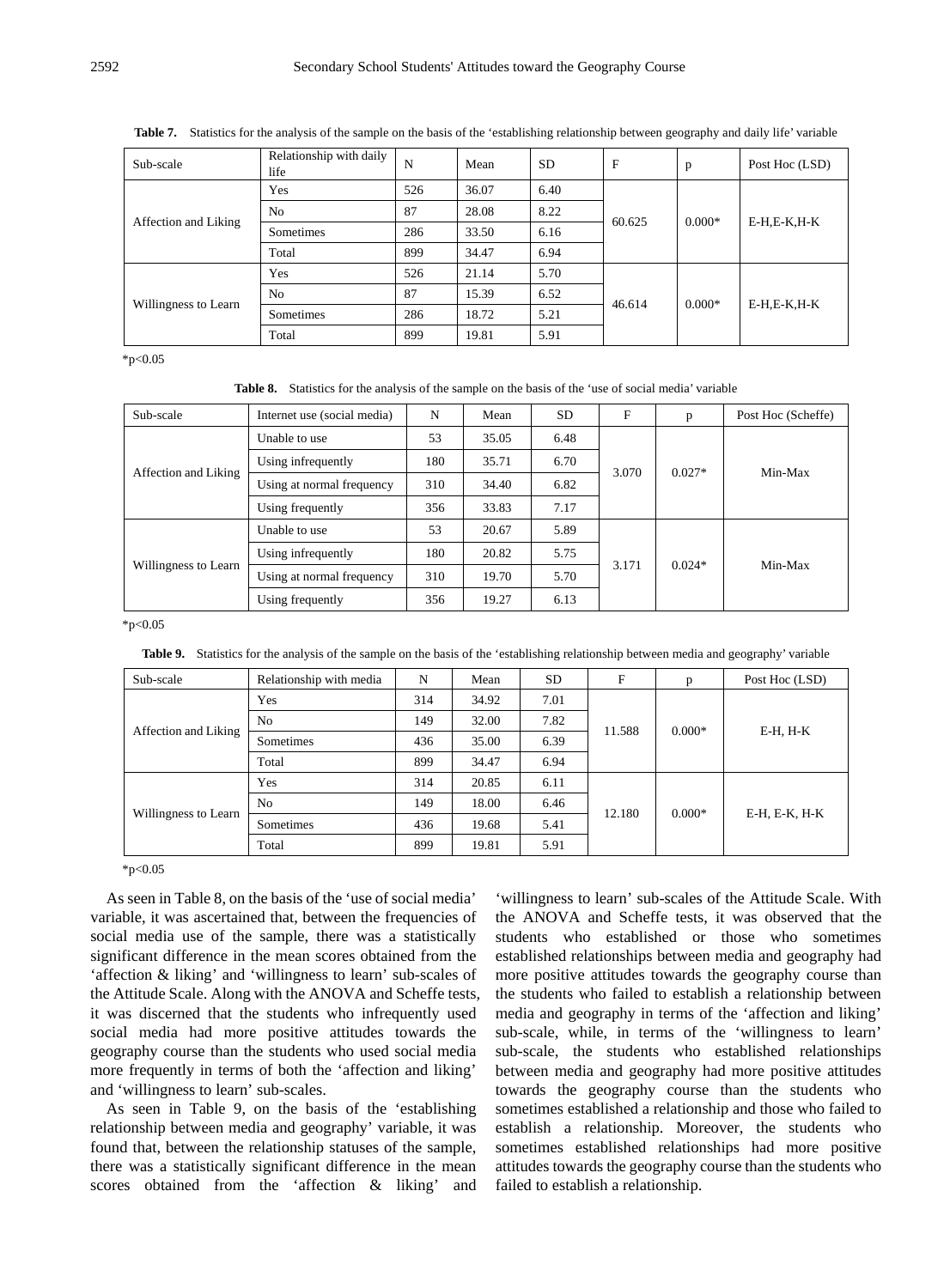As seen in Table 10, on the basis of the 'playing orienteering game' variable, it was ascertained that, between the orienteering statuses of the sample, there was a statistically significant difference in the mean scores obtained from the 'affection and liking' and 'willingness to learn' sub-scales of the Attitude Scale. As a consequence of the ANOVA and Scheffe tests, it was discerned that, in terms of both the 'affection and liking' and 'willingness to learn' sub-scales, the students who played the orienteering game had more positive attitudes towards the geography course than the students who did not play the orienteering game. Furthermore, the students who sometimes played the orienteering game had more positive attitudes towards the geography course than the students who did not play the orienteering game at all. As seen in Table 11, on the basis of the 'teacher's use of student-centered active teaching' variable, it was found that, between the satisfaction statuses of the sample, there was a statistically significant difference in the mean scores obtained from the 'affection and liking' and 'willingness to learn' sub-scales of the Attitude Scale. Along with the ANOVA and Scheffe tests, it was discerned that, in terms of both the 'affection and liking' and 'willingness to learn' sub-scales, the students who responded positively to the teacher's use of student-centered active teaching in the course had more positive attitudes towards the geography course than the students who did otherwise. Moreover, the students who were partially satisfied with the teacher's use of student-centered active teaching in the course had more positive attitudes towards the geography course than the students who were not satisfied at all with the teacher's use of student-centered active teaching in the course.

| Sub-scale            | Orienteering   | N   | Mean  | SD.  | F     | p        | Post Hoc (LSD) |
|----------------------|----------------|-----|-------|------|-------|----------|----------------|
| Affection and Liking | Yes            | 287 | 35.03 | 6.90 |       |          | $E-H,H-K$      |
|                      | N <sub>0</sub> | 134 | 32.77 | 7.32 |       |          |                |
|                      | Sometimes      | 478 | 34.62 | 6.80 | 5.091 | $0.006*$ |                |
|                      | Total          | 899 | 34.47 | 6.94 |       |          |                |
|                      | Yes            | 287 | 20.64 | 5.96 |       |          | $E-H,H-K$      |
|                      | No             | 134 | 18.11 | 6.05 |       |          |                |
| Willingness to Learn | Sometimes      | 478 | 19.79 | 5.76 | 8.431 | $0.000*$ |                |
|                      | Total          | 899 | 19.81 | 5.91 |       |          |                |

|  | <b>Table 10.</b> Statistics for the analysis of the sample on the basis of the 'playing orienteering game' variable |  |  |  |
|--|---------------------------------------------------------------------------------------------------------------------|--|--|--|
|--|---------------------------------------------------------------------------------------------------------------------|--|--|--|

 $*p<0.05$ 

**Table 11.** Statistics for the analysis of the sample on the basis of the 'teacher's use of student-centered active teaching' variable

| Sub-scale            | of<br>Teacher's<br>use<br>student-centered active teaching | N   | Mean  | <b>SD</b> | F      | $\mathbf{p}$ | Post Hoc (LSD) |
|----------------------|------------------------------------------------------------|-----|-------|-----------|--------|--------------|----------------|
| Affection and Liking | Yes                                                        | 583 | 36.08 | 6.29      | 59.846 | $0.000*$     | $E-H,E-K,H-K$  |
|                      | N <sub>0</sub>                                             | 79  | 28.72 | 7.81      |        |              |                |
|                      | Sometimes                                                  | 237 | 32.44 | 6.64      |        |              |                |
|                      | Total                                                      | 899 | 34.47 | 6.94      |        |              |                |
| Willingness to Learn | Yes                                                        | 583 | 21.17 | 5.37      | 53.863 | $0.000*$     | $E-H,E-K,H-K$  |
|                      | N <sub>0</sub>                                             | 79  | 15.59 | 6.78      |        |              |                |
|                      | Sometimes                                                  | 237 | 17.87 | 5.70      |        |              |                |
|                      | Total                                                      | 899 | 19.81 | 5.91      |        |              |                |

 $*p<0.05$ 

**Table 12.** Statistics for the analysis of the results obtained from the overall Attitude Scale in relation to the sample

|       | N   | $\cdots$<br>Minimum | Maximum | Mean              | Deviation<br>Std                 |
|-------|-----|---------------------|---------|-------------------|----------------------------------|
| Total | 899 | 15.00               | 75.00   | $\sigma$<br>J4.49 | $\overline{\phantom{a}}$<br>11.7 |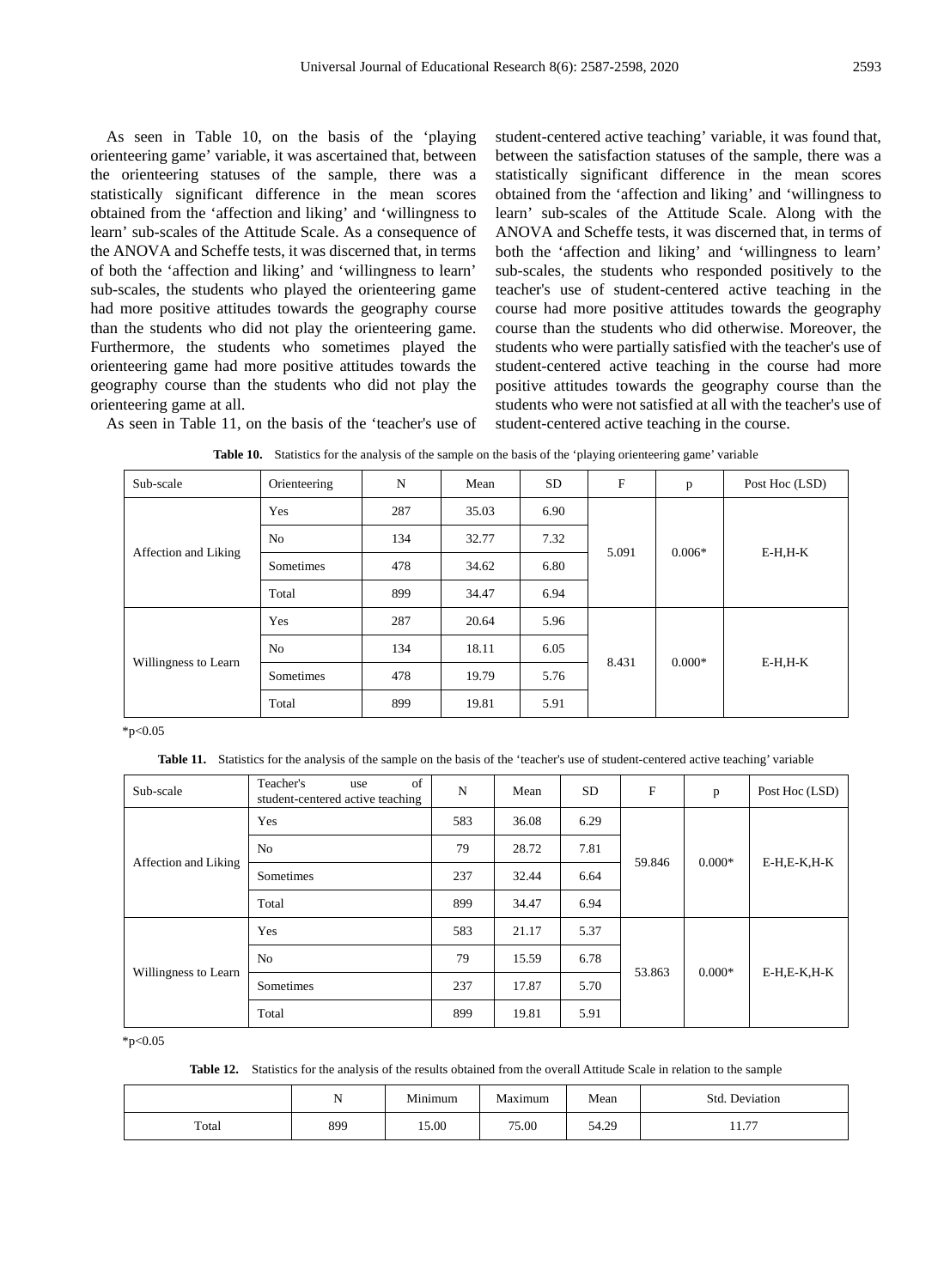It was found that the mean score obtained by the sample from the overall Attitude toward Geography Course Scale was 54.29±11.77 points. The students' overall attitude towards the geography course was moderately positive.

## **4. Discussion**

First of all, in this study, it was identified that, on the basis of the 'gender' variable, there was no statistically significant difference in the mean scores obtained from the 'affection and liking' and 'willingness to learn' sub-scales of the Attitude Scale. This finding was also in line with previous studies conducted on the topic [19-23]. This finding is of importance as it demonstrates that gender has no significant effect on students' attitudes towards the geography course in view of application of the same curriculum without any gender discrimination against certain secondary school students. In this respect, it may be asserted that female and male students developed analogous attitudes towards the geography course. Göcen [24] and Kaba [25] reported that students' attitudes towards the geography course differed significantly on the basis of students' gender. In the study by Sözen [26], it was stated indicating that female students had more positive attitudes towards the geography course than male students did. Şimşek [27] argued that, on the basis of the gender variable, there was a statistically significant difference in the mean scores obtained by prospective social studies teachers from the overall scale and the 'affection and liking' sub-scale, whereas there was no statistically significant difference in the mean scores obtained from the 'finding the course necessary' sub-scale. Tülümen [28] suggested that, on the basis of the gender variable, there was no statistically significant difference in the mean scores obtained from the 'liking' and 'interest' sub-scales, whilst female students had more positive attitudes in the light of the scores obtained from the 'importance' and 'expectation' sub-scales.

Second of all, in this study, it was found that, on the basis of the 'age' variable, there was a statistically significant difference in the mean scores obtained from the 'affection and liking' and 'willingness to learn' sub-scales of the Attitude Scale. The increase in the secondary school students' willingness to learn topics of geography as they grew older was a crucial finding of this study. On the other hand, in the study performed by Simsek  $[27]$  on  $4<sup>th</sup>$  year undergraduate students enrolled at social studies teaching departments of different faculties of education across Turkey, there was no statistically significant difference in the students' attitudes towards the geography course on the basis of the age variable.

Third of all, in this study, it was found that, on the basis of the 'class year' variable, there was a statistically significant difference in the mean scores obtained from the 'affection and liking' and 'willingness to learn' sub-scales of the Attitude Scale. It was discerned that the  $9<sup>th</sup>$  and  $12<sup>th</sup>$  grade

students had more positive attitudes towards the geography course than the  $10<sup>th</sup>$  grade students in terms of the 'affection and liking' sub-scale, while, in terms of the 'willingness to learn' sub-scale, the  $10<sup>th</sup>$  grade students had more positive attitudes towards the geography course than the  $9<sup>th</sup>$  and  $12<sup>th</sup>$ grade students. Moreover, the 11<sup>th</sup> grade students had more positive attitudes towards the geography course than the  $9<sup>th</sup>$ grade students. At this juncture, the number of school hours devoted to the geography course at each class year attended by secondary school students and the attitudes and behaviors of teachers lecturing in each class year is likely to have effects on students' attitudes. In the study by Tülümen [28], it was ascertained that class year was a significant variable affecting secondary school students' attitudes towards the geography course in terms of the 'liking' and 'interest' sub-scales, while it was not a significant variable affecting students' attitude scores in terms of the 'importance' and 'expectation' sub-scales. Aydın et al. [19] demonstrated that there was a statistically significant difference in attitudes towards the geography course between  $9<sup>th</sup>$  grade and  $10<sup>th</sup>$ grade students. Sözen [26] found that  $3<sup>rd</sup>$  and  $4<sup>th</sup>$  year undergraduate students had more positive attitudes towards the geography course than  $1<sup>st</sup>$  and  $2<sup>nd</sup>$  year undergraduate students.

Additionally, in this study, it was discerned that, on the basis of the 'school type' variable, there was a statistically significant difference in the mean scores obtained from both sub-scales of the Attitude Scale. It was ascertained that the Science High School students had less positive attitudes toward the geography course than the students of other school types in terms of the 'affection and liking' sub-scale, while the Social Science High School students had more positive attitudes towards the geography course than the students of other school types in terms of the 'willingness to learn' sub-scale. As the number of school hours devoted to geography course is smaller at Science High Schools, the attitude of Science High School students towards the geography course is likely to be less positive. Previous studies have shown that school type affects attitudes towards the geography course [25, 28]. In the study by Sözen [26], there was no statistically significant difference in students' attitude scores on the basis of class year; however, the attitude scores of Anatolian High School graduates were higher. In previous studies, it was stated that the geography course was lectured under cultural courses at Vocational High Schools, and students attached less importance to this course than they attached to their vocational courses [29, 30]. Thus, at certain types of high school, less importance is attributed to the geography course. At all types of high school, the geography course is lectured through the same curriculum. However, as students of Anatolian and Science High Schools prefer to pay more attention to quantitative courses, and as the effect of the geography course on the success of such students in the higher education entrance exam is relatively small, these students are likely to be less interested in the geography course.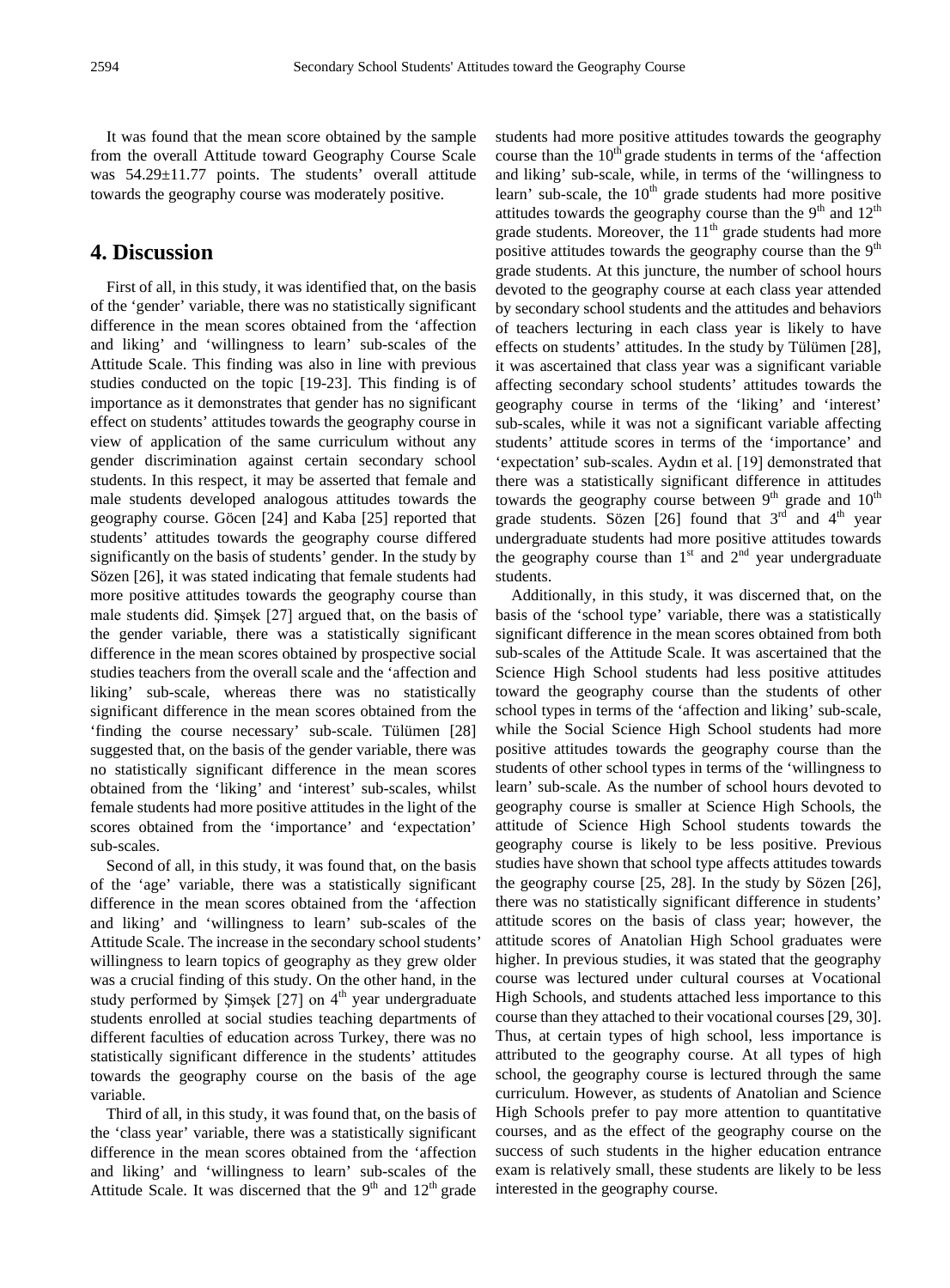Moreover, in this study, it was ascertained that, on the basis of the 'participation in geography field trips' variable, there was a statistically significant difference in the mean scores obtained from the 'willingness to learn' sub-scale of the Attitude Scale, whereas there was no statistically significant difference in the mean scores obtained from the 'affection and liking' sub-scale. It was observed that the students participating in geography field trips six times or more had more positive attitudes towards the geography course than the students participating in geography field trips never, once or twice and 3-5 times. It was discerned that, as the frequency of participation in geography field trips went up during the geography course, the participants' attitudes towards the geography course became more positive. Krakowka [31] suggested that participation in geography field trips enabled students to acquire significant learning experiences. Reinforcing geographic knowledge and skills with real-life experience is of great importance to geography instruction and ensures that the learning of students becomes more permanent. Fuller et al. [32] highlighted that field and open space activities had positive effects on instruction of the geography course. Presenting real-life experiences and acquiring first-hand data were deemed crucial in the framework of field works, as well as providing students with different perspectives and diverse skills. Shakil et al. [33] underlined that educational field trips empowered students to cope with learning problems, provided students with practice-oriented activities and made the learning process even more interesting for students. In the study by Aslan [34], it was put forward that field trips tempted student participants to learn by doing and living in natural environments and comprehend the difference between theory and practice.

Furthermore, in this study, it was discerned that, on the basis of the 'family's attitude to you' variable, there was a statistically significant difference in the mean scores obtained from both sub-scales of the Attitude Scale. It was ascertained that the students with democratic parents had more positive attitudes towards the geography course than the students with authoritarian parents in terms of the 'affection and liking' sub-scale, while the students, again, with democratic parents had more positive attitudes towards the geography course than the students with protectionist parents in terms of the 'willingness to learn' sub-scale. Attitudes are not natural characteristics owned by human beings as of birth. They are developed later. The family setting which is most suitable to the psycho-social development of youngsters and children is a place that is dominated by love and respect in which a democratic relationship between the parents and the child prevails [35].

What is more, in this study, it was found that, on the basis of the 'establishing relationship between geography and daily life' variable, there was a statistically significant difference in the mean scores obtained from both sub-scales of the Attitude Scale. It was observed that the students who established relationships between geography and daily life had more positive attitudes towards the geography course than the students who failed to establish such a relationship or those who sometimes established relationships between geography and daily life in terms of both the 'affection and liking' and 'willingness to learn' sub-scales. Besides, it was discerned that the students who sometimes established relationships between geography and daily life had more positive attitudes towards the geography course than the students who failed to establish a relationship. In studies performed in Turkey, it was asserted that, as geography is a land-based course, it is not possible to provide students with sufficient information on the importance of geography and its use in daily life [36, 37]. Studies have stressed the importance of demonstrating the relationship of information and courses offered at the school setting with daily life. This is due to the fact that relating lessons learnt in the geography course to daily life and using them in daily life will encourage students to like the course better and be more interested in the course, and it will help them be more successful in this course [38-42].

It was also ascertained in this study that, on the basis of the 'use of social media' variable, there was a statistically significant difference in the mean scores obtained from both sub-scales of the Attitude Scale. It was discerned that the students who used social media infrequently had more positive attitudes towards the geography course than the students who used social media more frequently in terms of both sub-scales. The participants who use the internet and social media infrequently are likely to be more active in their social lives, and thus, they may have more opportunities to perceive the geographic landscape. In the study by Çetin et al. [43], of all participants responding to the question "Do you ever examine data posted by social media sites which share information on geography?", 78% said 'yes', 10% said 'partially' and 2% said 'no'. The use of social media and technology may enable students to gain awareness on geography as it is the case for every other field.

Additionally, it was found that, on the basis of the 'establishing relationship between media and geography' variable, there was a statistically significant difference in the mean scores obtained from both sub-scales of the Attitude Scale. The students who established or those who sometimes established relationships between media and geography had more positive attitudes towards the geography course than the students who failed to establish a relationship between media and geography in terms of the 'affection and liking' sub-scale, while, in terms of the 'willingness to learn' sub-scale, the students who established a relationship between media and geography had more positive attitudes towards the geography course than the students who sometimes established such a relationship and those who failed to establish a relationship. Moreover, the students who sometimes established relationships had more positive attitudes towards the geography course than the students who failed to establish a relationship. The students who were capable of establishing a relationship between media and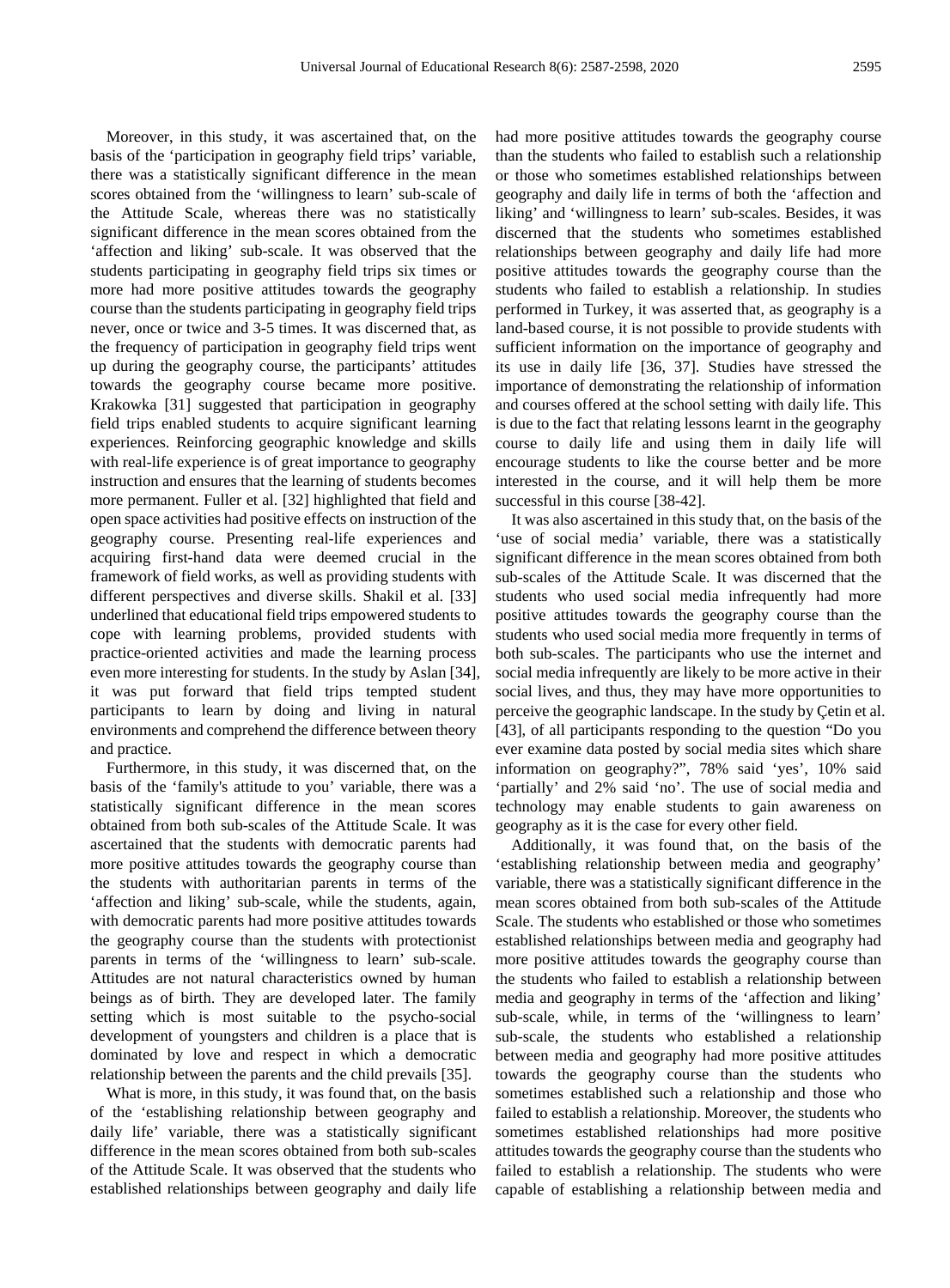geography had much more positive attitudes towards the geography course. It was ascertained that secondary school students who were able to relate films, TV series, news and game shows to geography had more positive attitudes towards the geography course. Hence, this finding is of importance as it demonstrates that students will be capable of reviewing geography through a geographic perspective also in the media.

In this study, it was also ascertained that, on the basis of the 'playing orienteering game' variable, there was a statistically significant difference in the mean scores obtained from both sub-scales of the Attitude Scale. It was discerned that, in terms of both sub-scales, the students who played the orienteering game had more positive attitudes towards the geography course than the students who did not play the orienteering game. Furthermore, the students who sometimes played the orienteering game had more positive attitudes towards the geography course than the students who did not play the orienteering game. Orienteering is a game which requires the players to reach the target on the field as soon as possible based on a given map and find directions systematically in nature. It is a sports activity in which competitors race against time so as to find out targets, which are previously concealed in a forestland or in a region inside the city, as soon as possible with the help of a map. It is also included in ecotourism activities such as paragliding, rafting, equestrianism and paintball. With the help of this game, students are able to perceive the geographical landscape better. In this respect, it was found that the secondary school students who played the orienteering game had more positive attitudes towards the geography course.

Finally, this study found that, on the basis of the 'teacher's use of student-centered active teaching' variable, there was a statistically significant difference in the mean scores obtained from both sub-scales of the Attitude Scale. In terms of both sub-scales, the students who responded positively had more positive attitudes towards the geography course than the students who did otherwise. Moreover, the students who were partially satisfied with the method had more positive attitudes towards the geography course than the students who were not satisfied at all with the method. Secondary school students' attitudes towards the geography course differ on the basis of the methods implemented in the course. If geography teachers use interactive and student-oriented methods in the geography course, it is likely that students will have more positive attitudes towards the course. Demirkan and Saraçoğlu [44] also noted that teachers typically resorted to the direct instruction technique, a conventional method, in the teaching process.

Geography as a science necessitates the heavy use of technology. Contemporary instruction methods and techniques employed by the teacher throughout the course affect students' approaches toward the course positively and raise their interest in the course. Hence, students' attitudes toward courses are transformed in the positive direction. It was ascertained that well-planned field activities and trips

[31], cooperative learning [45], the 5E model [46], geography course supported with science-fiction films [47], the use of interactive infographics in education [48], methods and techniques relying on brain-based learning theory [5] and teaching and instruction carried out via the method of trip and observation [49] were more effective than conventional methods.

In the research, the mean score obtained by the secondary school students from the overall Attitude toward the Geography Course Scale was 54.29 points. The maximum score which can be obtained from the scale is 75 points. Thus, this mean score indicated that the sample had a positive attitude toward the geography course. Moreover, it was found that the secondary school students had positive attitudes toward the geography course [28, 50]. Studies performed on undergraduate students also had findings in a similar vein [51, 52]. Students who have positive attitudes toward the school or a course become more successful in the course, whereas students who have negative attitudes become less successful [16]. Furthermore, in the study by Jana and Patra [23], it was set forth that there was a highly positive correlation between attitude toward geography and success in geography. Only if students have geography teachers who enjoy their profession fully and perform their profession flawlessly, they will find geography interesting in the classroom setting and demonstrate positive attitudes towards the geography course.

## **5. Conclusions and Recommendations**

In conclusion, it was found that, in general, the secondary school students had moderately positive attitudes towards the geography course. It may be asserted that the female and male students developed similar attitudes towards the geography course. In addition to this, in this study, it was found that participation in geography trips positively affected the desire to learn. Moreover, it was observed that the students who established a relationship between geography and daily life had a more positive attitude towards the geography course. The students who could establish a relationship between media and geography also showed a much more positive attitude towards the geography course. It was determined that the secondary school students who could associate movies, TV series, news and game shows with geography had more positive attitudes towards the geography course. Moreover, the student-centered active teaching method of teachers developed a positive attitude towards the geography course. For the geography course to accomplish its goals, it is essential that students develop a positive attitude toward it. In this respect, teachers should begin with urging students to comprehend the necessity and importance of the geography course. Students who realize how and where lessons to be learnt will be used in daily life and those who are aware of the importance of lessons to be learnt may be expected to develop positive attitudes toward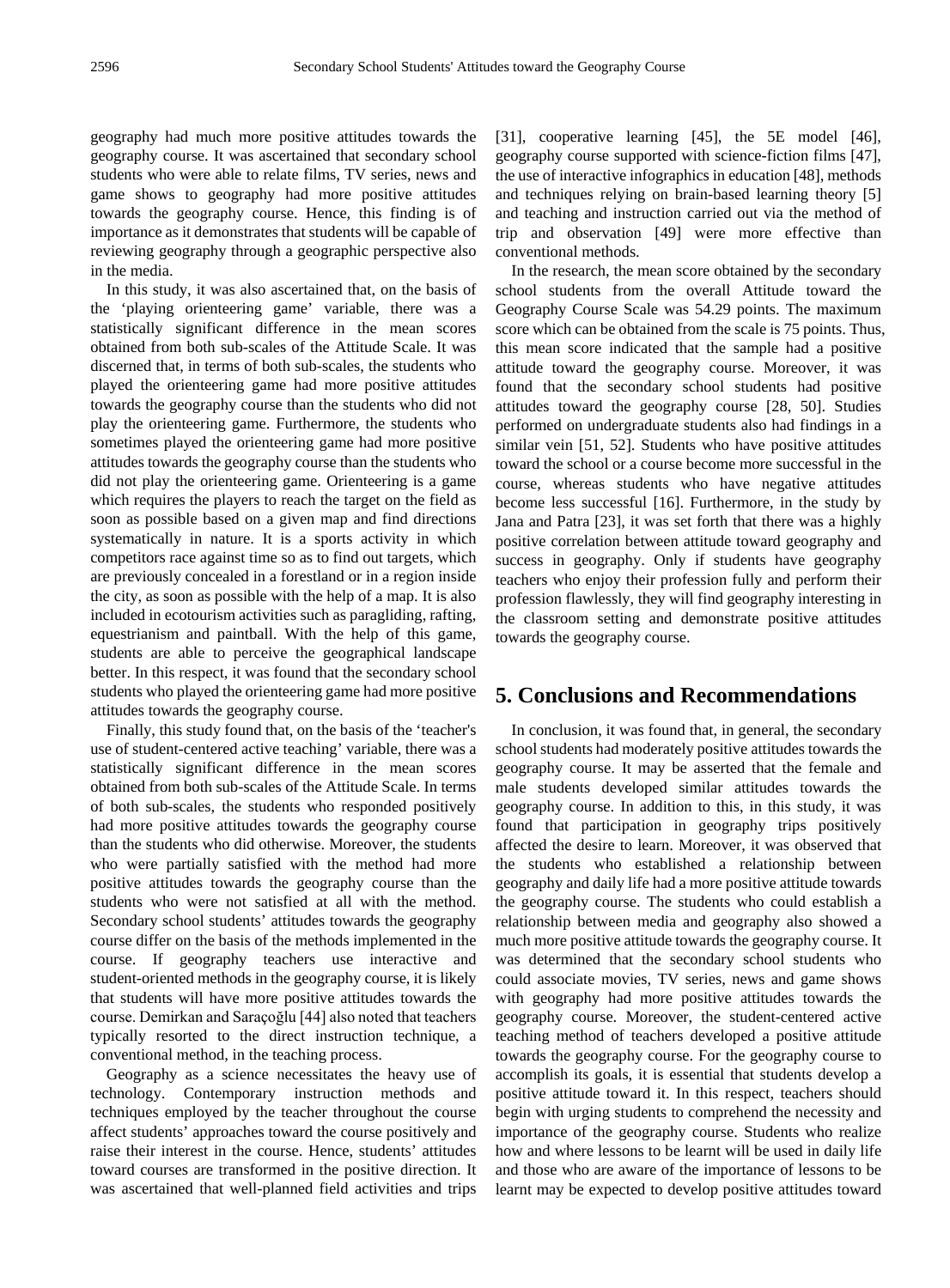the course. The factors that affect students' attitudes in the geography course should be considered. Students should be encouraged to comprehend the necessity of learning geography. Lecturing the course categorically in the field if deemed necessary is likely to entice students to adopt positive attitudes toward it. Encouraging students to participate in the course actively, creating learning settings well-aligned with the changing Geography Curriculum, using highly diverse instruction materials and student-oriented instruction methods in the course and promoting students' geographical awareness may help students develop positive attitudes toward the geography course.

# **REFERENCES**

- [1] Bednarz, S. W. Geography for Life: National Geography Standards. National Geographic Society, Washington, 1994.
- [2] Özçağlar, A. Coğrafyaya Giriş [Introduction to Geography]. (5th Edition). Ankara: Ümit Ofset Publishing House, 2009.
- [3] Edwards, J. Geographic Literacy and Defoe's Complete Englishmen: Mere Bookcases v, 2012.
- [4] National Assessment of Educational Progress (NAEP). The Nation's Report Card: Geography, 2001. Retrieved from: Http://nces.ed.gov/pubsearch/pubsinfo.asp?pubid=2002484
- [5] Ünlü, M. Coğrafya Öğretimi [Geography Teaching]. Ankara. Pegem Academy publications, 2014.
- [6] Ministry of National Education of Turkey. Coğrafya Dersi Öğretim Programı [Geography Lesson Education Program], Ankara, 2018.
- [7] Kerski, J.J. A National Assesment of GIS in American High Schools. International Research in Geographical and Environmental Education, 10 (1), 72-84, 2001.
- [8] Kerski, J.J. The implementation and effectiveness of geographic information systems technology and methods in secondary education, Journal of Geography, 102(3), 128–137, 2003.
- [9] Aydın, F & Güngördü, E. Coğrafya eğitiminde özel öğretim yöntemleri [Special teaching methods in geography education]. Ankara, Pegem Academy, 2015.
- [10] Kağıtçıbaşı, Ç. Yeni İnsan ve İnsanlar [New People and People]. (10th Edition) Istanbul, Evrim Publishing, 2006.
- [11] İnceoğlu, M. Tutum, algı, iletişim [Attitude, perception, communication] (5th Edition). Istanbul, Beykent University, 2010.
- [12] Eagly, A.H., & Chaiken, S. The psychology of attitudes. Orlando, FL: Harcourt Brace Jovanovich College Publishers, 1993.
- [13] Çetin, O. Teknoloji ve Öğrenme-Öğretme Kuramları [Technology and Learning-Teaching Theories]. (G. Ekici (Ed.), Öğrenme-Öğretme Kuramları ve Uygulamadaki Yansımaları [Learning-Teaching Theories and Their

Reflections in Practice], (8: 904-946). Ankara: Pegem publisher, 2016.

- [14] Salta, K., & Tzougraki, C. Attitudes toward chemistry among 11th grade students in high schools in Greece. Science Education, 88(4), 535-547, 2004.
- [15] Maxwell, J. C. Kazanan Tutum. [Winning Attitude]. Istanbul: Kurtiş Printing House, 2002.
- [16] Mccoach, D.B. A Validation Study of the School Attitude Assessment Survey. Measurement and Evolution in Counseling and Development, 35(2), 66-78, 2002.
- [17] Karasar, N. Scientific Research Method. Ankara, Nobel Publishing, 2006.
- [18] Demir, S. B. & Koç, H. Geography Courses Attitude Scale: Development, Validity And Reliability Study, Turkish Studies, 8(8), 1765-1777, 2013.
- [19] Aydın, F., Coşkun, M. & Kaya, H. The Attitudes ff Commercial Vocational High School Students Towards Geography Lesson (Elbistan Example), Çankırı Karatekin University, Journal of Social Sciences Institute, 1, 183-203, 2010.
- [20] Lannes, D. Rumjanek, V. M. Velloso, A. & de Meis, L. Brazilian Schools: Comparing Students' Interests with What is Being Taught. Educational Research, 44 (2): 157–179, 2002.
- [21] Özdemir, Ü. High School Students' Attitudes towards Geography Courses (Karabuk Sample-Turkey). World Applied Sciences Journal, 17 (3): 340-346, 2012.
- [22] Tosun, C. & Genc, M., Adaptation of science attitude scale developed for primary school students to Turkish: Validity and reliability studies. Elementary Education Online, 14(3), 946-960, 2015. http://dx.doi.org/10.17051/io.2015.08787
- [23] Jana, A.K & Patra, A. Attitude and Achievement in Geography: A Stydy on Bengali Medium Students, International Journal of Education and Psychological Research (IJEPR), 6, 2, 72-77, 2017.
- [24] Göcen, C. *The attitudes of 12th grade students towards geography lesson*. Unpublished Master Thesis. Gazi University Institute of Educational Sciences, Ankara, 2011.
- [25] Kaba, R. *9th class students towards the course of geography (Kahramanmaraş sample).* Unpublished Master Thesis. Atatürk University, Institute of Educational Sciences, Erzurum, 2016.
- [26] Sözen, E. The Opinions of Undergraduate Students during the Undergraduate Education on Geography Content Lectures, MANAS Journal of Social Studies, 8(1): 38-53, 2019.
- [27] Şimşek, M. *Self-efficacy levels and attitudes of prospective social studies teachers towards geography*. Unpublished Doctoral Thesis, Marmara University Institute of Educational Sciences, İstanbul, 2016.
- [28] Tülümen, M. Examination of high school students' anxiety and attitudes towards geography lessons by various variables, Unpublished Master Thesis, Karabük University, Institute of Educational Sciences, Karabük, 2018.
- [29] Gül, C. *Determining the reasons of diversities in behaviors shown by the students in vocational training to the teachers*